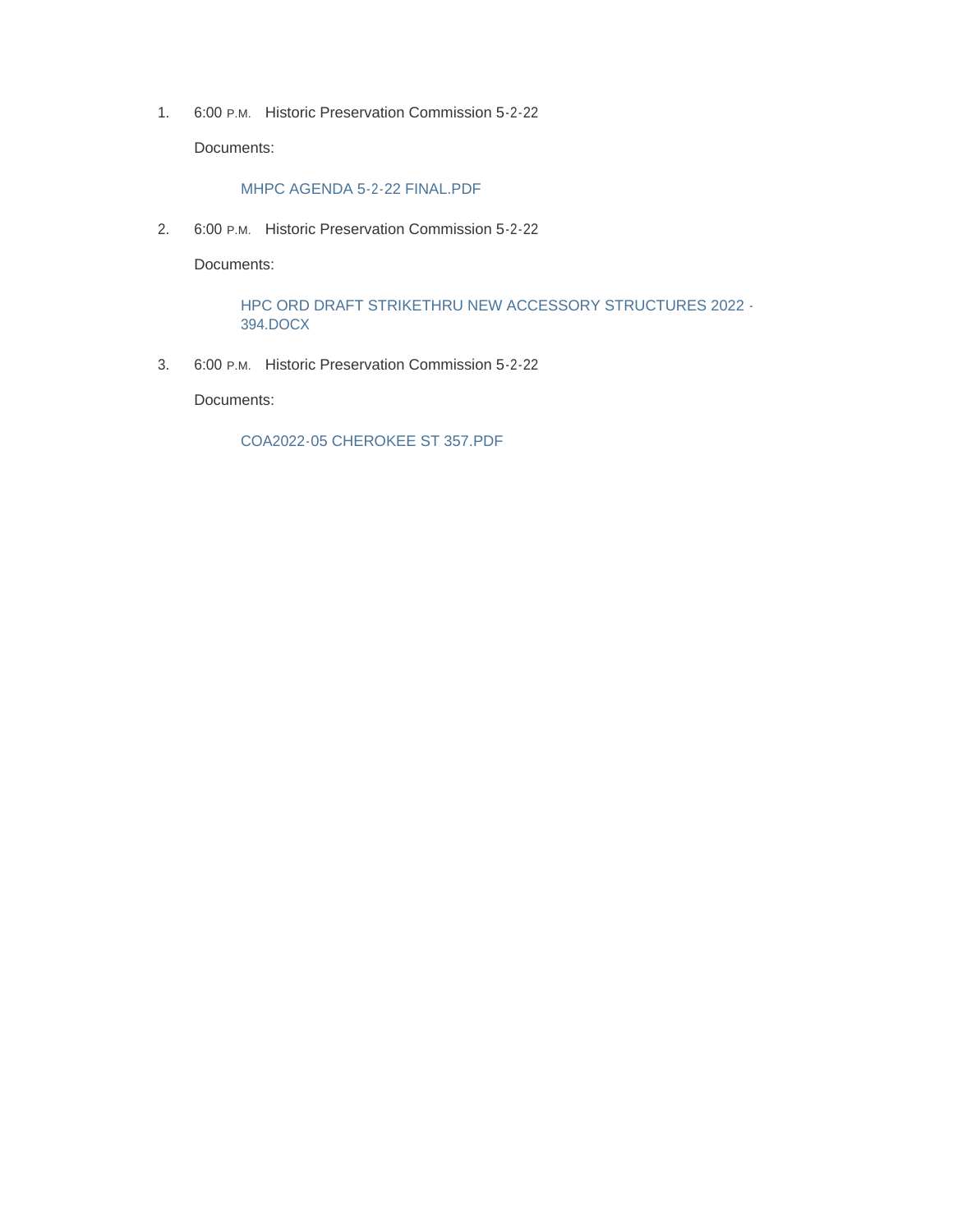

## **City of Marietta**

# **Meeting Agenda**

## **MARIETTA HISTORIC PRESERVATION COMMISSION**

*David Freedman, Chairman Rebecca Nash Paden, Vice Chair Christopher Campbell Jim Trimble Martin C. Kendall Suzanne Dent Steve Imler*

| <b>Monday, May 2, 2022</b> | 6:00 PM | <b>Marietta City Hall Council Chambers</b> |
|----------------------------|---------|--------------------------------------------|
|                            |         |                                            |

### **CALL TO ORDER:**

#### **MINUTES:**

| 20220268         | <b>Regular Meeting Minutes</b>                                                                                                                                                                |
|------------------|-----------------------------------------------------------------------------------------------------------------------------------------------------------------------------------------------|
|                  | Review and approval of the February 28, 2022 Historic Preservation Commission regular<br>meeting minutes.                                                                                     |
| 20220391         | <b>Regular Meeting Minutes</b>                                                                                                                                                                |
|                  | Review and approval of the April 4, 2022 Historic Preservation Commission regular<br>meeting minutes.<br>(Meeting Cancelled due to lack of quorum)                                            |
| <b>BUSINESS:</b> |                                                                                                                                                                                               |
| 20220323         | <b>Historic Preservation Month</b>                                                                                                                                                            |
|                  | Discussion regarding the May Historic Preservation Month event.                                                                                                                               |
| 20220394         | <b>Code Amendment - New Accessory Structures</b>                                                                                                                                              |
|                  | Discussion regarding a change in Article 76-8-9-050 to only require a certificate of<br>appropriateness for new accessory buildings or structures if visible from a public street or<br>walk. |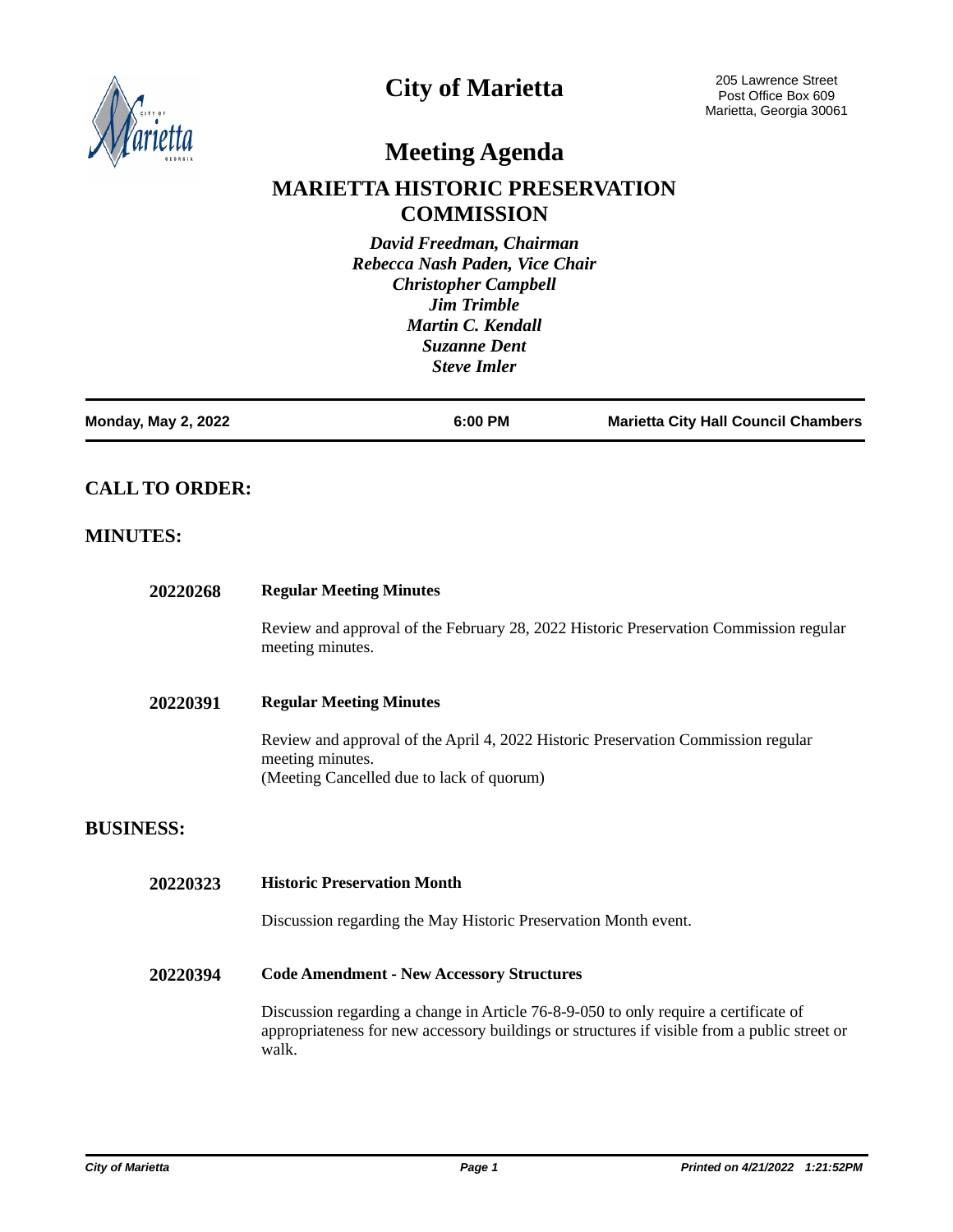#### **20220422 357 Cherokee Street-Additions**

Applicant, Joseph Buffa, is seeking approval for additions to include: • Add new gable roof over rear keeping room. Replace existing wood deck and railing. Add 126 square feet to the keeping room.

#### **ADJOURNMENT:**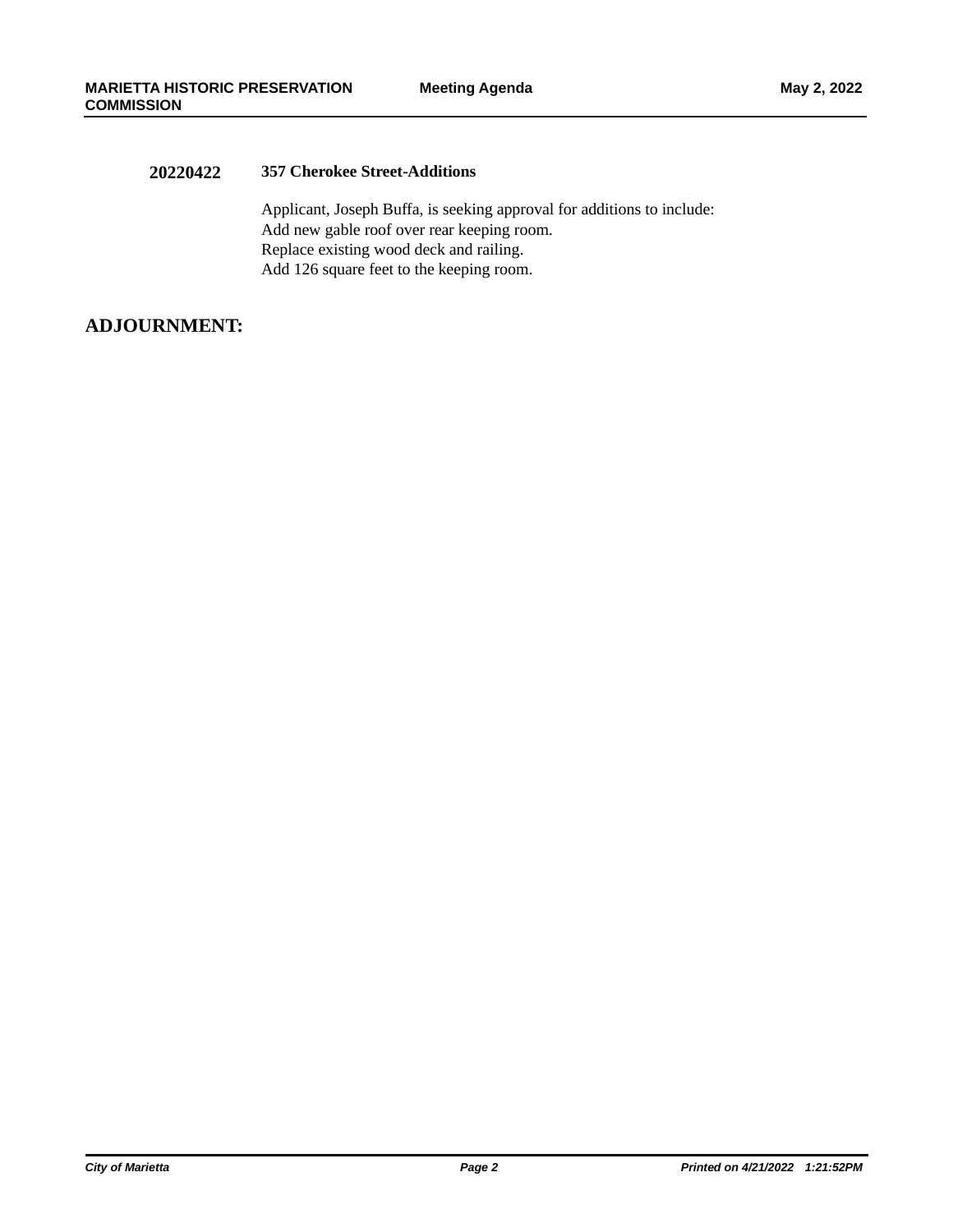#### FILE REFERENCE NO. 2022XXXX **ORDINANCE NO.**

#### **AN ORDINANCE**

**Amending**, the Comprehensive Development Code of the City of Marietta.

#### **NOW, THEREFORE BE IT HEREBY ORDAINED BY THE MAYOR AND COUNCIL OF THE CITY OF MARIETTA, GEORGIA, THAT:**

**<u>Section 1</u>**: Article 7-8-9-050 – Application for certificate of appropriateness, is hereby amended as follows:

- A. The commission shall approve the application and issue a certificate of appropriateness unless it finds that the proposed material change in appearance would have a substantial adverse effect on the aesthetic, historical, architectural, or cultural significance and value of the historic property or the historic district; notwithstanding the above, the proposed improvements may be approved if the project is of special merit by virtue of exemplary architecture, materials, and/or specific features that enhance the beauty and value of the property and the neighborhood to a greater extent than the existing property.
- B. Certificates of appropriateness are required before any of the following is commenced within the historic district except as set forth herein:
	- 1. The demolition of any historic building. Proved, however, that the action of the historic preservation commission shall constitute a recommendation and no certificate of appropriateness hereunder shall become final until approved by the Marietta City Council. Further provided, however, that any certificate of appropriateness approved by the city council must be implemented by commencement of substantial and ongoing construction within the period of 12 months from the date of final approval by the city council and if substantial and ongoing construction is not so commenced the final certificate issued by the city council shall expire and be void at the end of the 12-month period. Further provided that the city manager or his designee may grant a six-month extension of the certificate of appropriateness based upon a written request of the applicant. The following additional requirements shall be met:
		- a. Except as provided in subparagraph c., below, any applicant requesting a demolition permit shall be required to provide a date certain for the commencement of new construction of a new building to replace the demolished building which shall be no greater than 90 days from the completion of demolition.
		- b. Any applicant requesting a demolition permit shall be required to brick, stucco or otherwise reface any and all deteriorating walls that are open to public viewing as part of the demolition permit if no date certain exists to build a new structure or if due to other circumstances a new structure cannot be built in a manner provided in subparagraph a., above.
		- c. Any applicant requesting a demolition permit who certifies that a new building will not be constructed on the demolition site shall restore the site within 30 days of completion of demolition to a condition which is safe, properly drained, stabilized, grassed and otherwise in compliance with the Marietta City Code. The city manager or his designee is hereby authorized to grant a 30-day extension based upon a request from the applicant.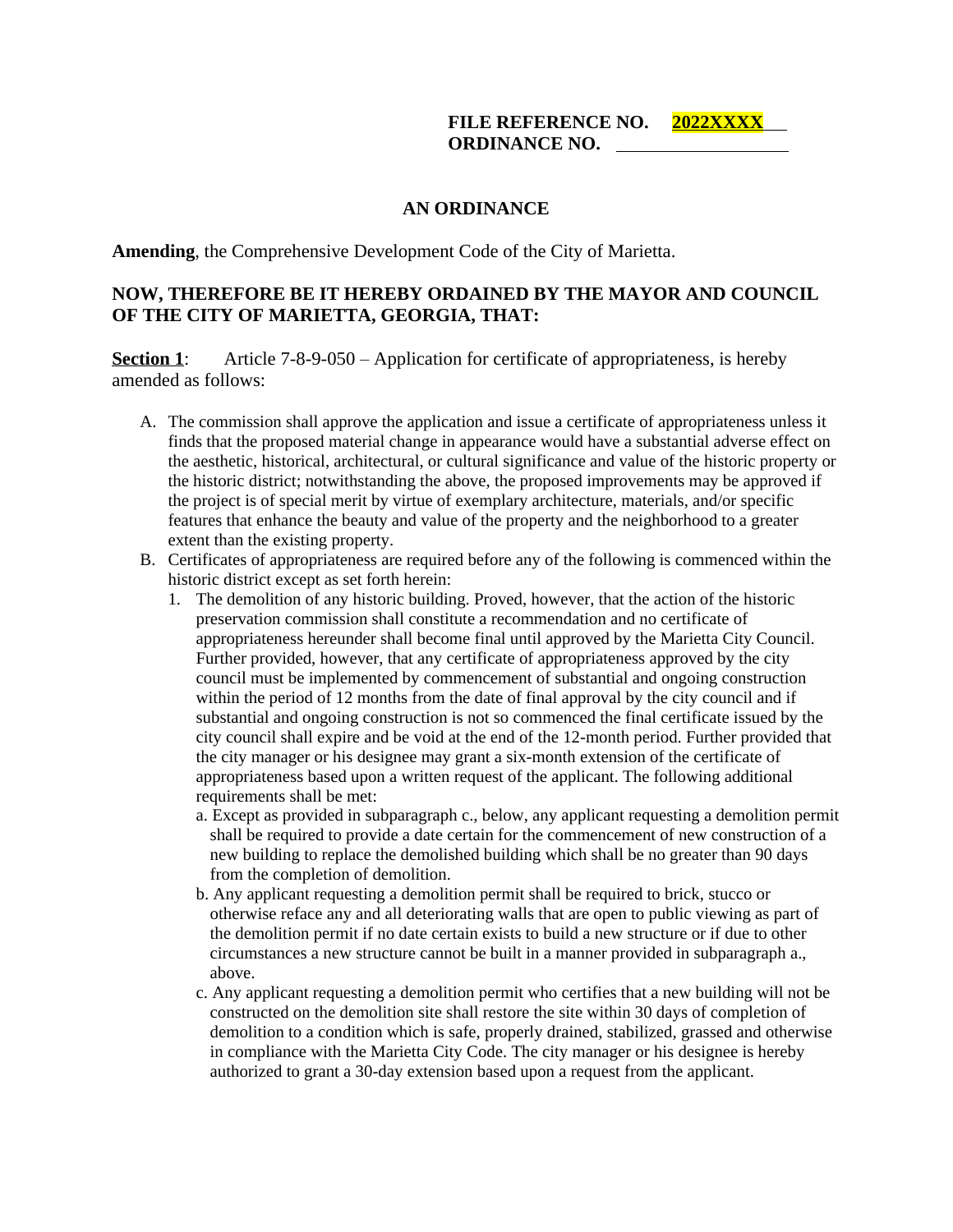- 2. Any new construction of a principal building*;* or *new* accessory building or structure *subject to view from a public street or walk*;
- 3. Additions or changes adding to existing fences, steps, sidewalks, streets and paving, or construction of a new fence, steps, sidewalks, streets and paving, subject to view from a public street or walk;
- 4. Material change in appearance of the exterior of existing buildings by additions, reconstruction, alteration, or rehabilitation, subject to view from a public street or walk.
- 5. The painting of exterior unpainted surfaces subject to view from a public street or walk.
- C. Application Requirement. After the designation by ordinance of a historic property or of a historic district as set forth in Section 7-8-9-040, no material change in the appearance of the historic property or of a historic structure, site, or work of art within the historic district, as defined in Section 7-8-9- 020 **LM.** 1.-5., and referenced in Section 7-8-9-050 B., shall be made or be permitted to be made by the owner or occupant thereof unless and until application for a certificate of appropriateness has been submitted to and approved by the commission, except as set forth herein.
	- 1. Such application shall be accompanied by such drawings, photographs, plans, or other documentation showing the proposed exterior changes or new construction, where necessary. Detailed drawings shall not be required.
- D. Exemptions. The following shall be exempt from the provisions of this article:
	- 1. The Department of Transportation and any contractors, including cities and counties, performing work funded by the Department of Transportation are exempt from this article.
	- 2. Local governments are exempt from the requirements of obtaining a certificate of appropriateness; provided, however, that local government shall notify the commission 45 days prior to beginning an undertaking that would otherwise require a certificate of appropriateness and allow the commission an opportunity to comment.
	- 3. Minor repairs:
		- i. Minor repairs that do not alter the historic or architectural features existing on the building. Examples of items falling within this category, which do not require a certificate of appropriateness, are the following:
			- a. The painting of existing surfaces where the surface was previously painted;
			- b. A change in color to a previously painted surface;
			- c. New roofs or caps on roofs which are not visible from public rights-of-way and which do not change the character of the roof;
			- d. Roof repair or replacement where the color is the same as the roof it replaced or gray or black or white;
			- e. The replacement of HVAC where such replacement is in the same location and of the same scale (or slightly larger to accommodate higher energy efficient equipment) as that of the original equipment. Excluded from the exception in this paragraph are window units;
			- f. The replacement of gutters where the replacement is in the same location and of the same scale as that of the original equipment;
			- g. The replacement of awnings where the replacement is in the same location and of the same scale as that of the original equipment;
			- h. Housekeeping repairs, replacement of components due to normal wear, and maintenance on the exterior appearance of existing buildings subject to view from a public street or walk;
			- i. The replacement of historic windows (nonhistoric windows would be exempt) with like kind;
			- j. New gutters where none existed before.
		- ii.In the event an applicant is not certain about whether an item requires a certificate of appropriateness or not, an application shall be submitted to staff for review. In the event staff determines that they have the authority to approve the application because the change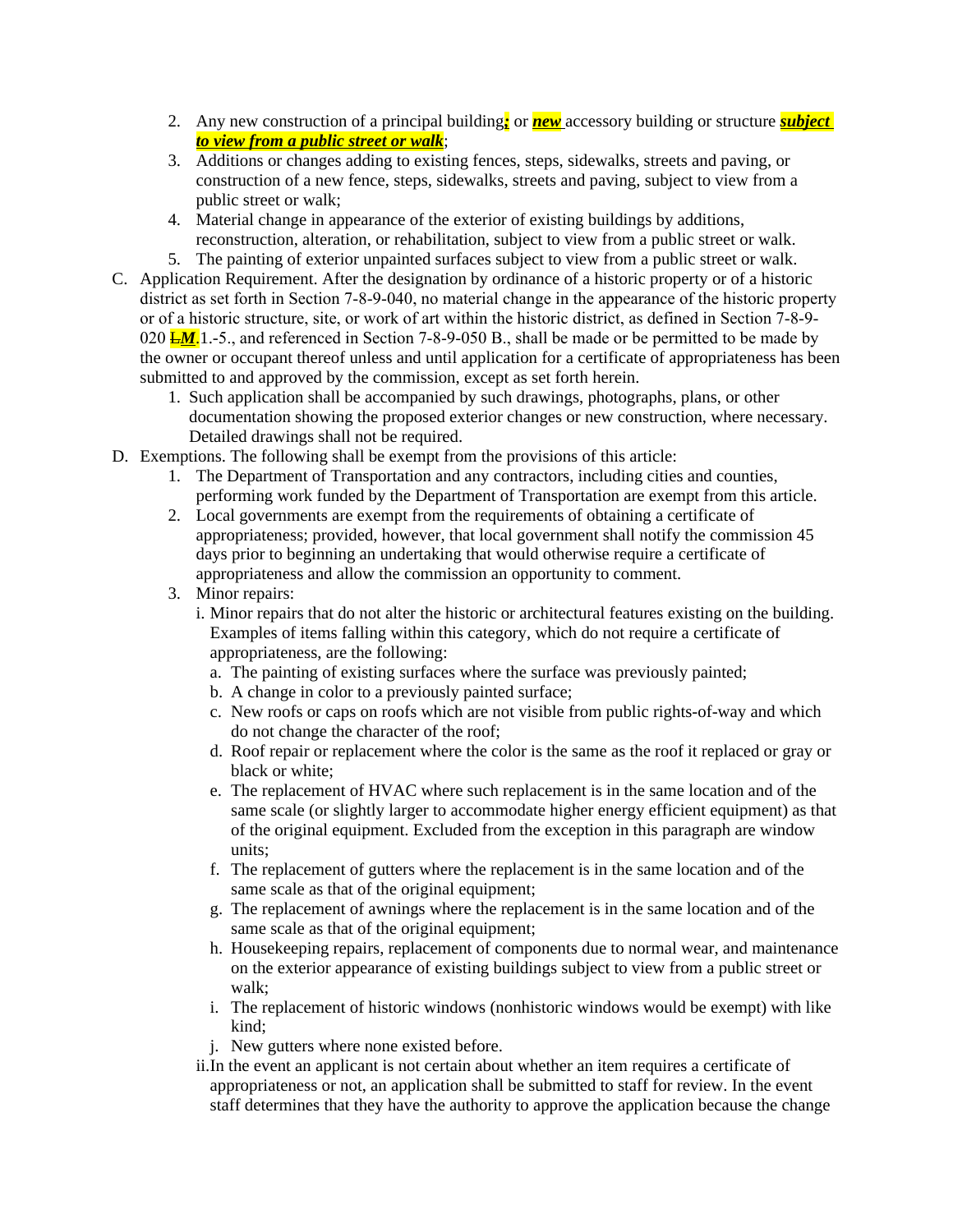to the building is a minor repair, as defined in this section, then staff is given the authority to do so. In the event staff is not certain about whether the application would be considered a minor repair or a structural change then staff shall submit the application to the commission for consideration.

- E. Effective Period. Except for a final certificate of appropriateness issued pursuant to Section 7-8- 9-050 B.1., once a certificate of appropriateness has been approved, the action permitted under the certificate shall be commenced within three years. However, if a project under consideration for a certificate of appropriateness is submitted in phases and may be commenced accordingly, each phase shall be good for successive period of three years (i.e., three years for the first phase, three years for the second phase, etc.). The certificate of appropriateness may be renewed prior to expiration of the terms set forth herein by application to the commission for renewal. Said renewals shall be granted unless there are significant changes in the district that would be adverse to the granting of the renewal. Notwithstanding any other provision under this Code Section, all actions permitted shall be governed by the applicable construction codes and ancillary ordinances governing construction as of the date of the issuance of the permit.
- F. Variances. Where, by reason of unusual circumstances, the strict application of any provision of this article would result in practical difficulty or undue hardship upon any owner of any specific property, the commission, in passing upon applications, shall have the power to vary or modify strict adherence to the provisions or to interpret the meeting of the provision so as to relieve such difficulty or hardship; provided however, that such variance, modification, or interpretation shall remain in harmony with the general purpose and intent of the provisions so that the architectural or historic integrity or character of the property shall be conserved and substantial justice done. In granting variations, the commission may impose such reasonable and additional stipulations and conditions as will, in its judgment, best fulfill the purpose of this article. Variances for undue hardship shall only be granted where the undue hardship arises from circumstances not caused, controlled, or contributed to by the owner or occupant. Variances may also be issued for projects deemed to have "special merit" as described in Section 7-8-9-50 A.
- G. Appeals. Any person adversely affected by any determination made by the commission relative to the issuance or denial of a certificate of appropriateness has 30 days to appeal such determination to the city council. The council or other governing body may approve, modify and approve, or reject the determination made by the commission if the council or other governing body found that the commission abused its discretion in reaching its decision. Further appeal may be taken in the manner provided by Georgia law.
- H. Enforcement and Penalty for Violation.
	- 1. Once a certificate of appropriateness has been issued, the work must conform to the certificate as issued. Failure to comply shall be grounds for the building inspector or the Commission to issue a cease and desist order.
	- 2. The city council, commission, or building inspector shall be authorized to institute any appropriate action or proceeding in a court of competent jurisdiction to prevent any material change in the appearance of a designated historic property or district, except those changes made in compliance with the provisions of an ordinance adopted in conformity with this article, or to prevent any illegal act or conduct with respect to such historic property or historic district. Violations of any ordinance adopted in conformity with this article shall be punished in the same manner as provided by charter or local law for the punishment of violations under Zoning Ordinance Section 718.08.
- I. Effect on Building and Demolition Permits. Any activity that does not require a building permit will not be required to obtain a certificate of appropriateness. Also, notwithstanding anything to the contrary contained herein, in cases where the application covers a material change in the appearance of a structure which would require the issuance of a building permit or demolition permit, the rejection of an application for a certificate of appropriateness by the commission shall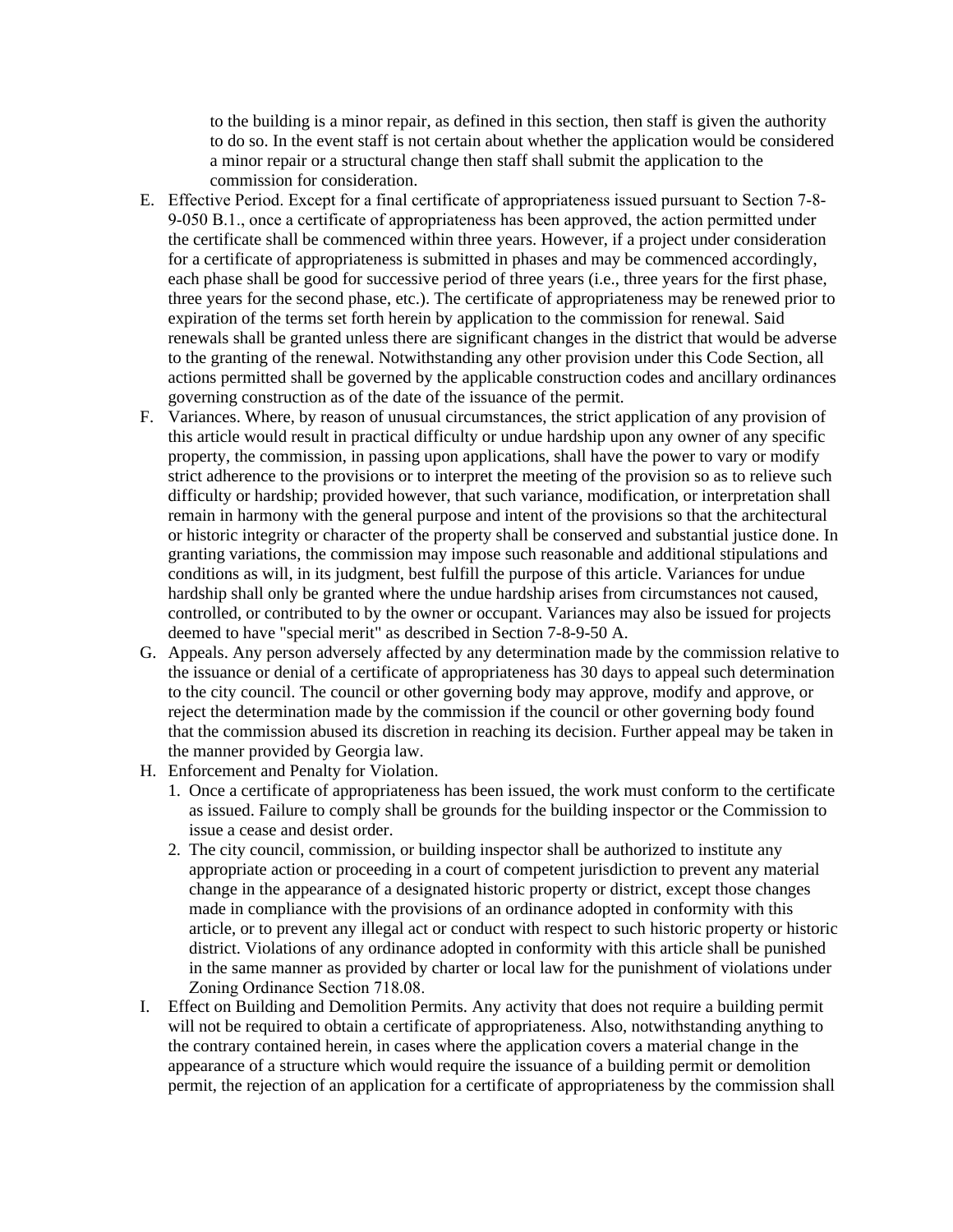be binding upon the building inspector or other administrative officials charged with issuing such permits; and, in such case, no permit shall be issued.

**Section 2:** It is hereby declared to be the intention of this Ordinance that its sections, paragraphs, sentences, clauses, and phrases are severable and if any section, paragraph, sentence, clause, or phrase of this Ordinance is declared to be unconstitutional or invalid, it shall not affect any of the remaining sections, paragraphs, sentences, clauses, or phrases of this Ordinance.

**Section 3:** All Ordinances or parts of Ordinances in conflict with this Ordinance are hereby repealed.

**Section 4:** This Ordinance shall be effective upon signature or without the signature of the Mayor, subject to Georgia laws 1983, page 4119.

**Final Ordinance submitted by:** 

**Rusty Roth Director of Development Services**

**Approved as to Form:** 

**Doug Haynie, City Attorney**

**Approved by City Council:**

**DATE:** APPROVED:

 **R. Steve Tumlin, Mayor**

**ATTEST:** 

 **Stephanie Guy, City Clerk**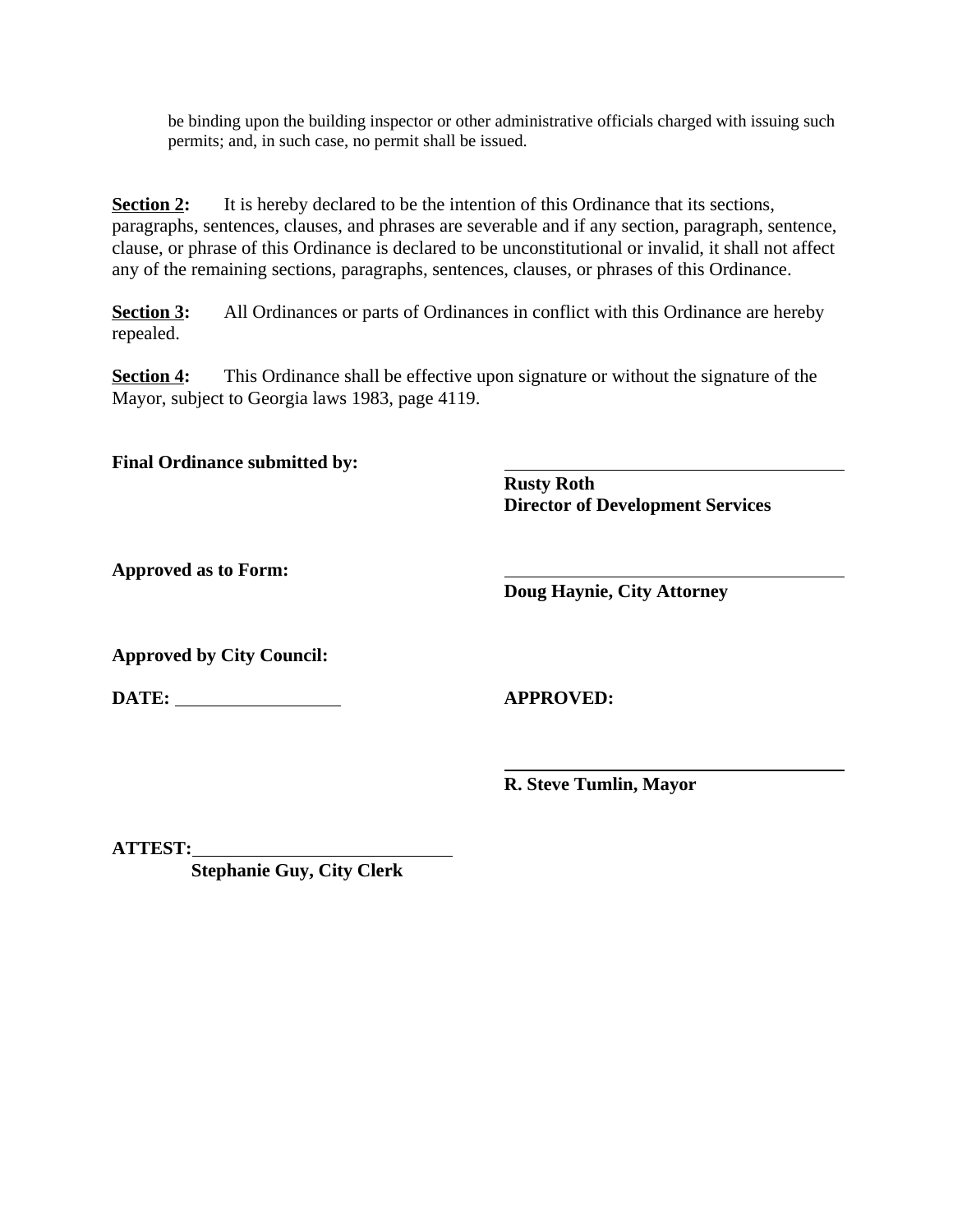

20220422

David Freedman, Chairman Martin C. Kendall Christopher Campbell Rebecca Nash Paden Steve Imler Suzanne Dent Jim Trimble

# Application for a Certificate of Appropriateness (COA)

|                                                                                                                | Applicant: Joseph Buffa                                                                            | <b>Phone Number:</b> | 678-521-6713  |  |  |
|----------------------------------------------------------------------------------------------------------------|----------------------------------------------------------------------------------------------------|----------------------|---------------|--|--|
| <b>Mailing Address:</b>                                                                                        | 10720 S Kimball Bridge Crossing Alpharetta GA 30022                                                |                      |               |  |  |
|                                                                                                                | Subject Property: 357 Cherokee St Marietta Ga 30060                                                | <b>Parcel ID:</b>    | Land Lot 1146 |  |  |
| <b>Property Owner:</b>                                                                                         | Mandy Gann                                                                                         | <b>Phone Number:</b> |               |  |  |
|                                                                                                                | Mailing Address: 357 Cherokee St Marietta Ga 30060                                                 |                      |               |  |  |
|                                                                                                                |                                                                                                    |                      |               |  |  |
| <b>Type of Project Proposed:</b>                                                                               |                                                                                                    |                      |               |  |  |
| Demolition                                                                                                     |                                                                                                    |                      |               |  |  |
| New Construction/Infill                                                                                        |                                                                                                    |                      |               |  |  |
| <b>Additions</b><br>М                                                                                          |                                                                                                    |                      |               |  |  |
| Material Change in Appearance                                                                                  |                                                                                                    |                      |               |  |  |
| Fences, retaining walls, or landscaping<br>U                                                                   |                                                                                                    |                      |               |  |  |
| Description of Proposed Project (attach additional sheets if necessary):                                       |                                                                                                    |                      |               |  |  |
| Add new gable roof over rear keepig room. Replace existing wood deck and railing.Add 126 sq ft to keeping room |                                                                                                    |                      |               |  |  |
|                                                                                                                | See Page 6, Left Side Elevation of Submitted Gann Residence plans for what is visible from street. |                      |               |  |  |

See Photo labled Left side for Existing view from street

All materials used are labled on Left SIde Elevation, Page 6 Gann Residence Plans

I hereby affirm that the information supplied on this application is correct and if found to be incorrect that any permit issued pursuant to this application may be void.

Signature:

Date: 4/19/2022

| To be completed by STAFF ONLY |                            |  |  |
|-------------------------------|----------------------------|--|--|
| <b>HPC Hearing Date:</b>      | City Council Hearing Date: |  |  |
| <b>APPROVAL</b>               | <b>DENIAL</b>              |  |  |
| Conditions:                   |                            |  |  |
| Chairman's Signature          | Date                       |  |  |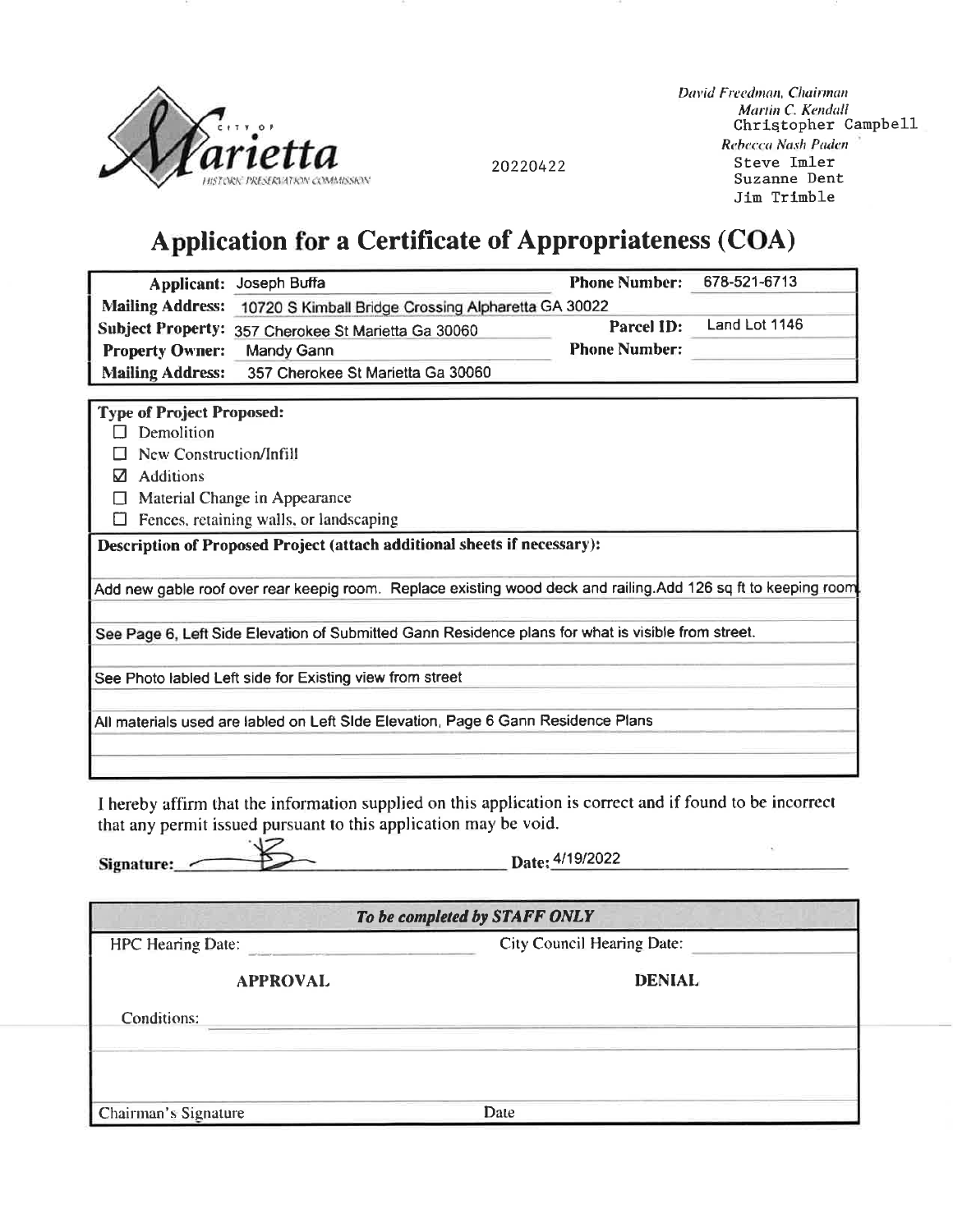

Front Street View



**Adjoining Property** 



Left Street View (Alteration Visible)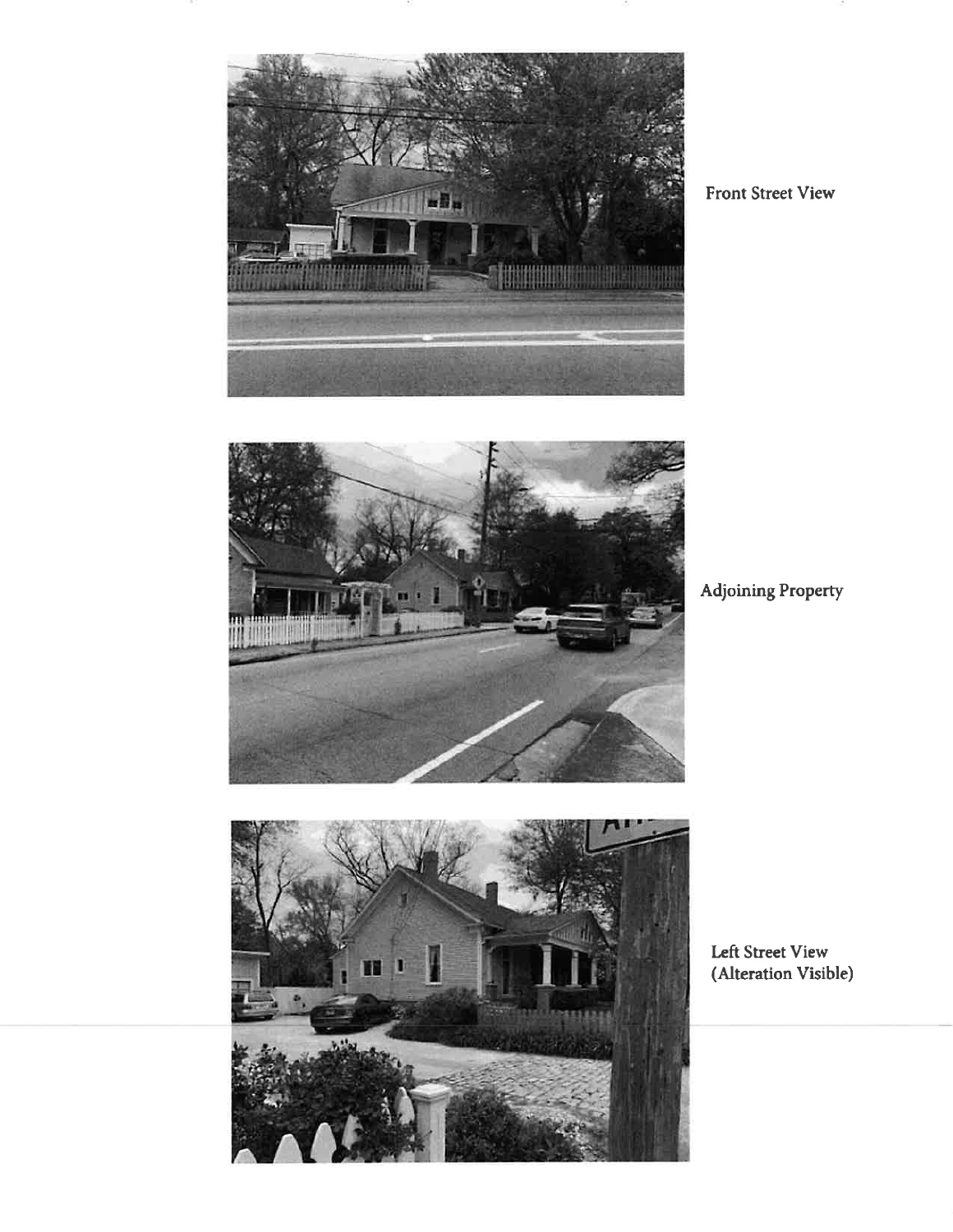| WTERWA TOWAL BRILOWS, CODE, 2018 BEITICAL WITH GERSEA AF APPORIENTS 2020<br>WEBMANDAMA TRIE DIORIE 2018 BOI IDM MO LERORIA ADHENDENTS 2020<br>WITHOUT DAMA TRIE DIORIE 2018 BOI IDM MO LERORIA ADHENDIRENTS IN 2020<br>WITHOUT DAMA TRI<br>DISASTER RESULENT BUILDING CODE IRC APPENIOX (2013)<br>INTERNATIONAL PROPERTY MANTEMANE CODE IRC APPENIOX (2013)<br>INTERNATIONAL PROPERTY MANTEMANE CODE 2021 ROTTON WITH CLEORICAL ADDENTISTISTS 2015<br>INTERNATIONAL PROPERTY MANTE<br>FOR INFORMATION AND QUESTIONS REGARDING THE LIFE SAFETY CODE INFPA.<br>GEORGIA ACCESSIBILITY CODE PLEASE CONTACT THE STATE FIRE MARSHAL!<br>CURRENT MANDATORY CODES AS ADOPTED BY DCA.<br>PROJECT<br>CURRENT PERMISSIVE CODES AS ADOPTED BY DCA:<br><b>AVERACE HEIGHT</b><br>WEW<br>Main Level<br>Sute 1<br>3it Alexan Street, 3E<br>Olah Desgn Group. LLC<br><b>PROJECT</b><br>Total Heated<br>UTIO) 422-5200<br>Hanetta Georgia 30060<br>Denanta<br><b>SQUARE</b><br><b>DATA</b><br>Square Footage<br>TEAM<br>FOOTAGE (heated)<br>「ANN」<br>NND<br>MARIETTA<br>54<br>짚<br>5q<br>οq<br>A/A<br>F<br>F<br><b>IOII OR THE</b><br><b>5 OFFICE</b><br>59<br>I EORGIA | IL UT GYP, BOARD REGD, ON GARAGE SOE OF STUDS AND JOSTS THAT ADDT A HABITABLE AREA.<br>O.ALL CHINEYS TO BE 2-O" HIGHER THAN ROOF IO"-O" AWAY HORIZONTALLY<br>DUAL CLAZING REQD. IF GLAZING AREA EXCEEDB IOIE OF FLOOR AREA AND R-13 INBULATION<br>REQD. IF GLAZING AREA EXCEEDB IAE OF FLOOR AREA.<br>A JELAT GAJAGE MECHAWGA L CONNECTION IS REQD, AT THE BOTTOM OF ALL POST OR BULT-UP AN<br>A JELAT GAJAGE MECHAWGA L CONNECTION IS REQD, AT THE BOTTOM OF ALL POST OR BULT-UP AN<br>POST MROM ANY HOVEMBNT, OST, BEAN, MLOOR OR ROOP S | W. U.T. Give BoARD REGO, UIDER ALL STANS THAT USE THE AREA AS A HABITABLE ROOM | Ŧ<br>IE. T. SAV MAX RISER HOT, AND SP. DIN TREAD WOTH AT ALL STARS.<br>30' x 34' NN. OPENNG SIZE RQD. 8/ 44' NAX, SILL HGT, AT ONE WNDOW IN EACH BEDROON<br>FOR ENERGENCY EGRESS! A DOOR CAN SUBSTITUTE FOR THIS EGRESS | ø<br>R<br>$\overline{ }$<br>3'-O" MN. ACCESS WOTH THROUGH-OUT STRUCTUR INTERIOR, I.E. STAIR, HALL, ETC.<br>27 - 30° FIN. AT IC ACCESS REQUIRED.<br>IF . JF THE UIDER ACCESS TO EACH AREA OF FOURDATION CRASS, SPACE | 3. FAIL IF NO UNDOW IN BATH, AND C/F REQUIRED IN ALL WEF ROOM.<br>$\overline{\mathfrak{s}}$<br>Ŧ<br>×<br>۳<br>FIRESTOPS IN ALL EALLS ATTIC FLOOR CHASES, AND SOFFITS<br>DOUBLE FLA, JOUST MODER ALL PARALLEL PARTITON WALLS AND SOLD CONTINUOUS 2x SOLD<br>DESIGNED BEAR OF THE STATE AND A PARTICULARY PARTITON WALLS , ALL LOAD BEARING WALLS TO HAVE<br>DESIGNED BEAR OR WALL WIDER.<br>88 FIRE LIGHT AND 48 FIN VENTILATION AREA IN ALL HABITABLE ROOMS.<br>USO VEHILATION IN . AREA FOR ATTIC AND INDER FLOOR IDICHEVER APPLIES.<br><b>JAY HOT, KONTAN PATT DATE BATCONY, DORON, DECK OF THEFE FOR CORPORATION OF HECK RAINS OF ALL PATTER</b><br>TEMPERED GLASS REQUIRED WHEN SULL IS LESS THAN 18' AR.R. 34" RROM EXT. DOOR OPERWIG, AND<br>WITHIN 40" VERT, AND ABOVE TUB OR SHOWER ENCLOSURE.<br>РЯРИ ПАВИЛ ГАВИЛ О ОКСУЛСТВОВ В 1411 ГОССУ В 1411 ГОССУЛСТВОВ С СУДУРОВНЫЕ ДА ВЛАГИЛИЗОВ С ГОССУЛСТВОВ В 1411 ГОССУЛСТВОВ В 1411 ГОССУЛСТВОВ В 1411 ГОССУЛСТВОВ В 1411 ГОССУЛСТВОВ В 1411 ГОССУЛСТВОВ В 1411 ГОССУЛСТВОВ В 14<br>ATL BRACHER REGIONE D'EST R'HENCTE FOIR ANTEI DRI X 4 LEFT MI OR A PRROVED NETAL STRAND<br>ATL BRACHER REGIONE D'ARRIEN DE RIFRAIT ET ORIGINAL DE L'AIRE DE L'AIRE D'ARRIEN DE L'AIRE D'ANNE L'ET-MS<br>AT CLOSE TO 4 D'EGREER A S'<br><b>GENERAL</b><br>$\breve{\delta}$<br>后<br>G | 152<br>C)<br>$\theta$ - $\theta$<br>$A-2$<br>ţ<br>$\mathcal{A}-\mathcal{O}$<br>$+1$<br>$\star$<br>$A - A$<br><b>ARCHITECTURAL</b><br><b>INDEX</b><br>ľΕ<br>Cherokee<br>COVER SHEET<br>WALL SECTION AND MISC. DETAILS<br>RIGHT AND LEFT ELEVATIONS<br>REAR ELEVATION<br>ROOF PLAN<br>MAN LEVEL PLAN<br>FOUNDATIONS PLAN<br>ℶ<br>DDRESS<br>ОF<br>Street NE,<br><b>DRAWINGS</b><br>Marietta,<br>Georgia<br>30060 |
|-------------------------------------------------------------------------------------------------------------------------------------------------------------------------------------------------------------------------------------------------------------------------------------------------------------------------------------------------------------------------------------------------------------------------------------------------------------------------------------------------------------------------------------------------------------------------------------------------------------------------------------------------------------------------------------------------------------------------------------------------------------------------------------------------------------------------------------------------------------------------------------------------------------------------------------------------------------------------------------------------------------------------------------------------------------------------------------------------------------------------------------------------------|--------------------------------------------------------------------------------------------------------------------------------------------------------------------------------------------------------------------------------------------------------------------------------------------------------------------------------------------------------------------------------------------------------------------------------------------------------------------------------------------------------------------------------------------|--------------------------------------------------------------------------------|-------------------------------------------------------------------------------------------------------------------------------------------------------------------------------------------------------------------------|---------------------------------------------------------------------------------------------------------------------------------------------------------------------------------------------------------------------|--------------------------------------------------------------------------------------------------------------------------------------------------------------------------------------------------------------------------------------------------------------------------------------------------------------------------------------------------------------------------------------------------------------------------------------------------------------------------------------------------------------------------------------------------------------------------------------------------------------------------------------------------------------------------------------------------------------------------------------------------------------------------------------------------------------------------------------------------------------------------------------------------------------------------------------------------------------------------------------------------------------------------------------------------------------------------------------------------------------------------------------------------------------------------------------------------------------------------------------------------------------------------------------------------------------------------------|---------------------------------------------------------------------------------------------------------------------------------------------------------------------------------------------------------------------------------------------------------------------------------------------------------------------------------------------------------------------------------------------------------------|
|                                                                                                                                                                                                                                                                                                                                                                                                                                                                                                                                                                                                                                                                                                                                                                                                                                                                                                                                                                                                                                                                                                                                                       |                                                                                                                                                                                                                                                                                                                                                                                                                                                                                                                                            |                                                                                |                                                                                                                                                                                                                         |                                                                                                                                                                                                                     |                                                                                                                                                                                                                                                                                                                                                                                                                                                                                                                                                                                                                                                                                                                                                                                                                                                                                                                                                                                                                                                                                                                                                                                                                                                                                                                                |                                                                                                                                                                                                                                                                                                                                                                                                               |
|                                                                                                                                                                                                                                                                                                                                                                                                                                                                                                                                                                                                                                                                                                                                                                                                                                                                                                                                                                                                                                                                                                                                                       |                                                                                                                                                                                                                                                                                                                                                                                                                                                                                                                                            |                                                                                |                                                                                                                                                                                                                         |                                                                                                                                                                                                                     |                                                                                                                                                                                                                                                                                                                                                                                                                                                                                                                                                                                                                                                                                                                                                                                                                                                                                                                                                                                                                                                                                                                                                                                                                                                                                                                                |                                                                                                                                                                                                                                                                                                                                                                                                               |

 $[19] \overline{0.02} \cdot 0.0 \cdot 0 \cdot 1 \cdot 1] \overline{0.01} \overline{0.01} \cdot 100 \overline{0.01} \overline{0.01} \overline{0.01} \overline{0.01} \overline{0.01} \overline{0.01} \cdot 100 \overline{0.01} \cdot 100 \overline{0.01} \cdot 100 \overline{0.01} \cdot 100 \overline{0.01} \cdot 100 \overline{0.01} \cdot 100 \overline{0.01} \cdot 100 \overline{0.01} \cdot 10$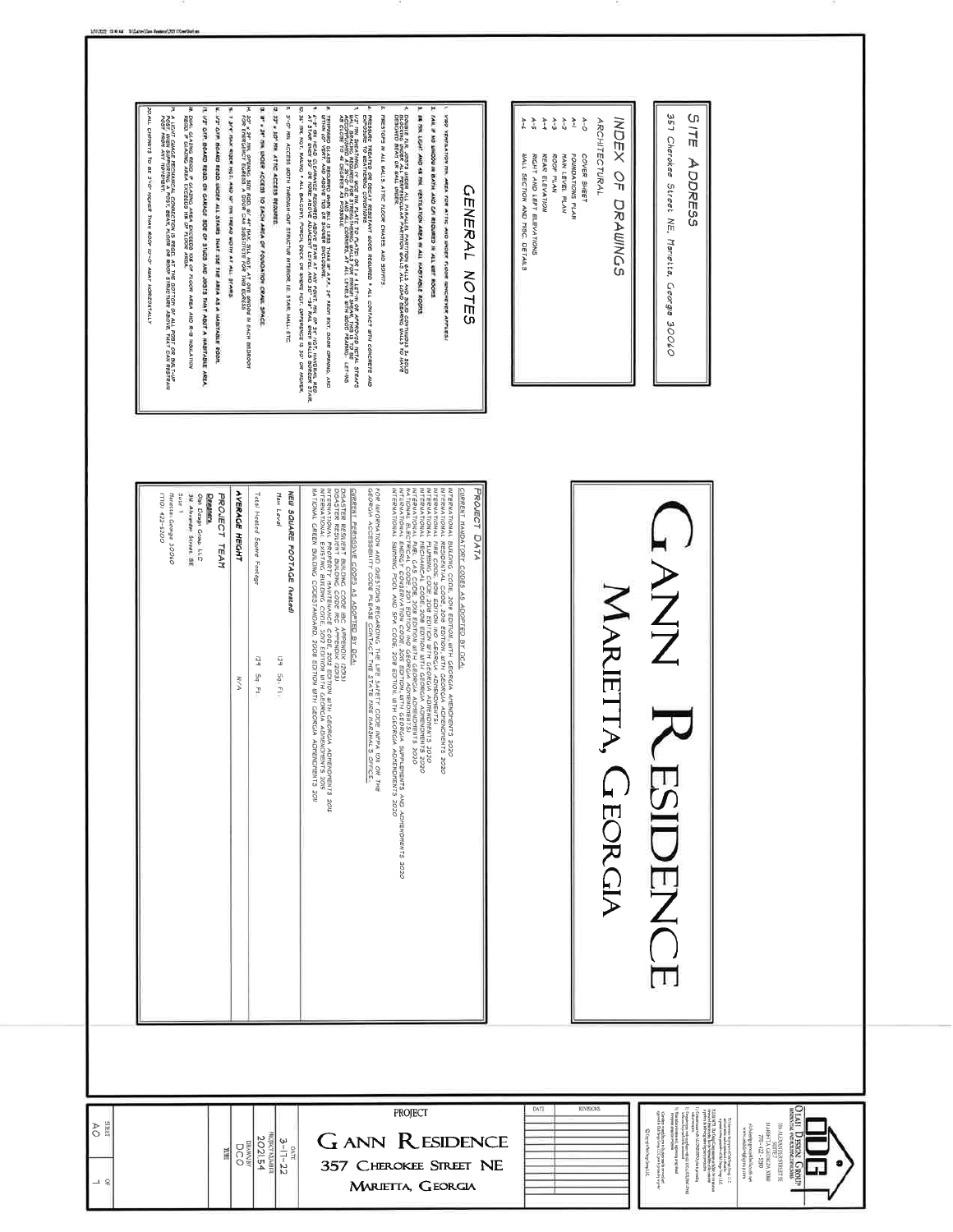

ALL MATTERS PERTAINING

SURVEYING ESOLAR LAND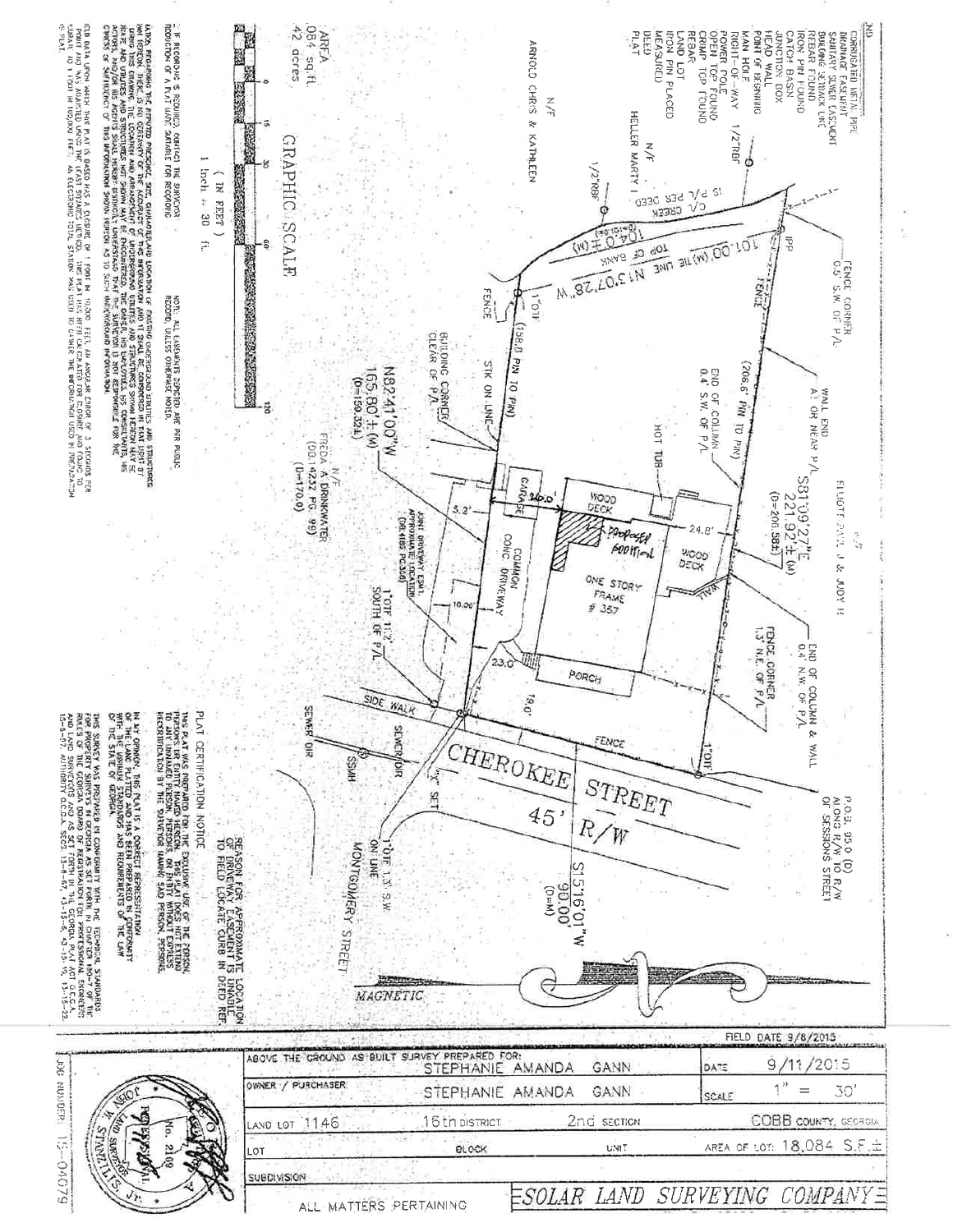![](_page_11_Figure_0.jpeg)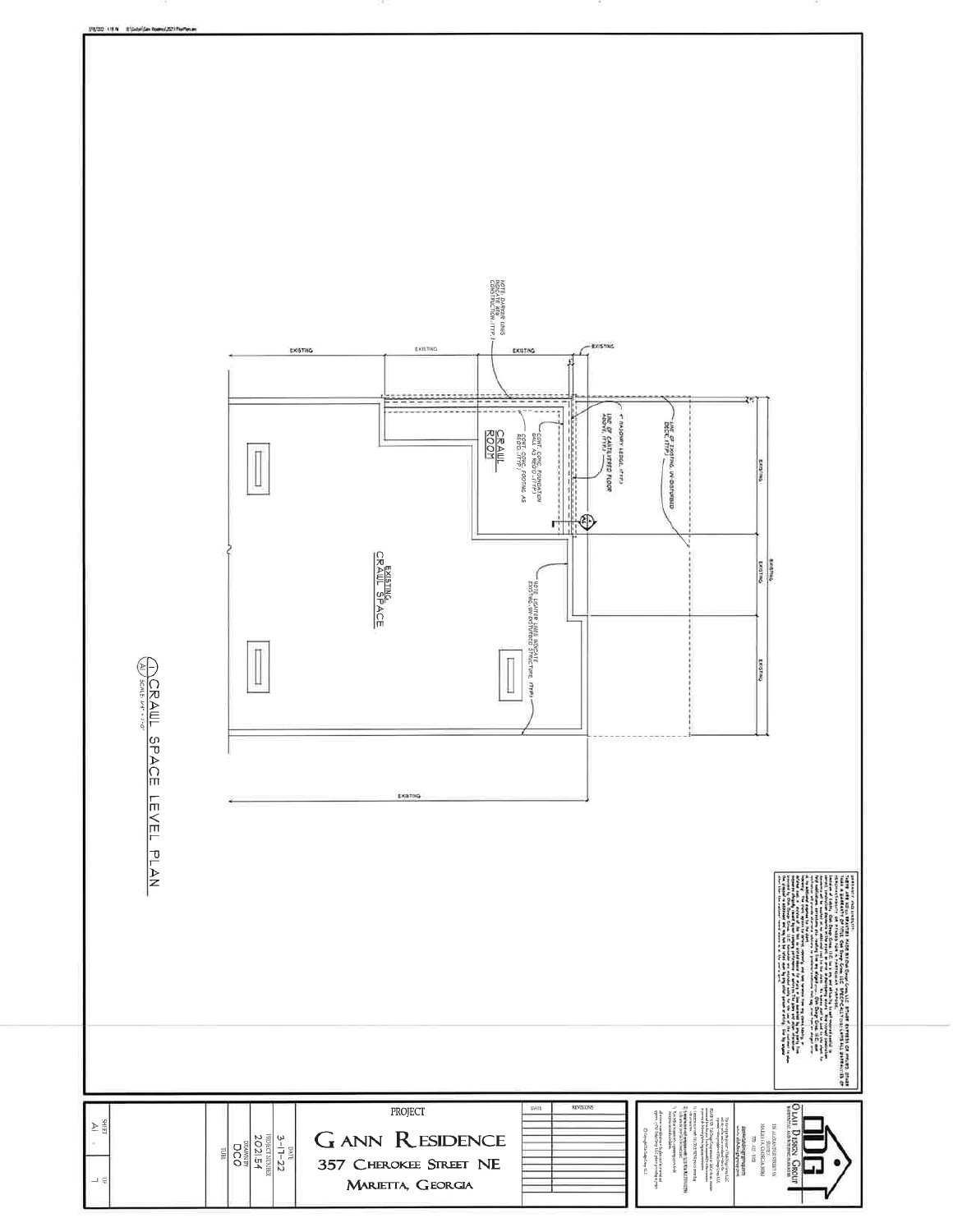![](_page_12_Figure_0.jpeg)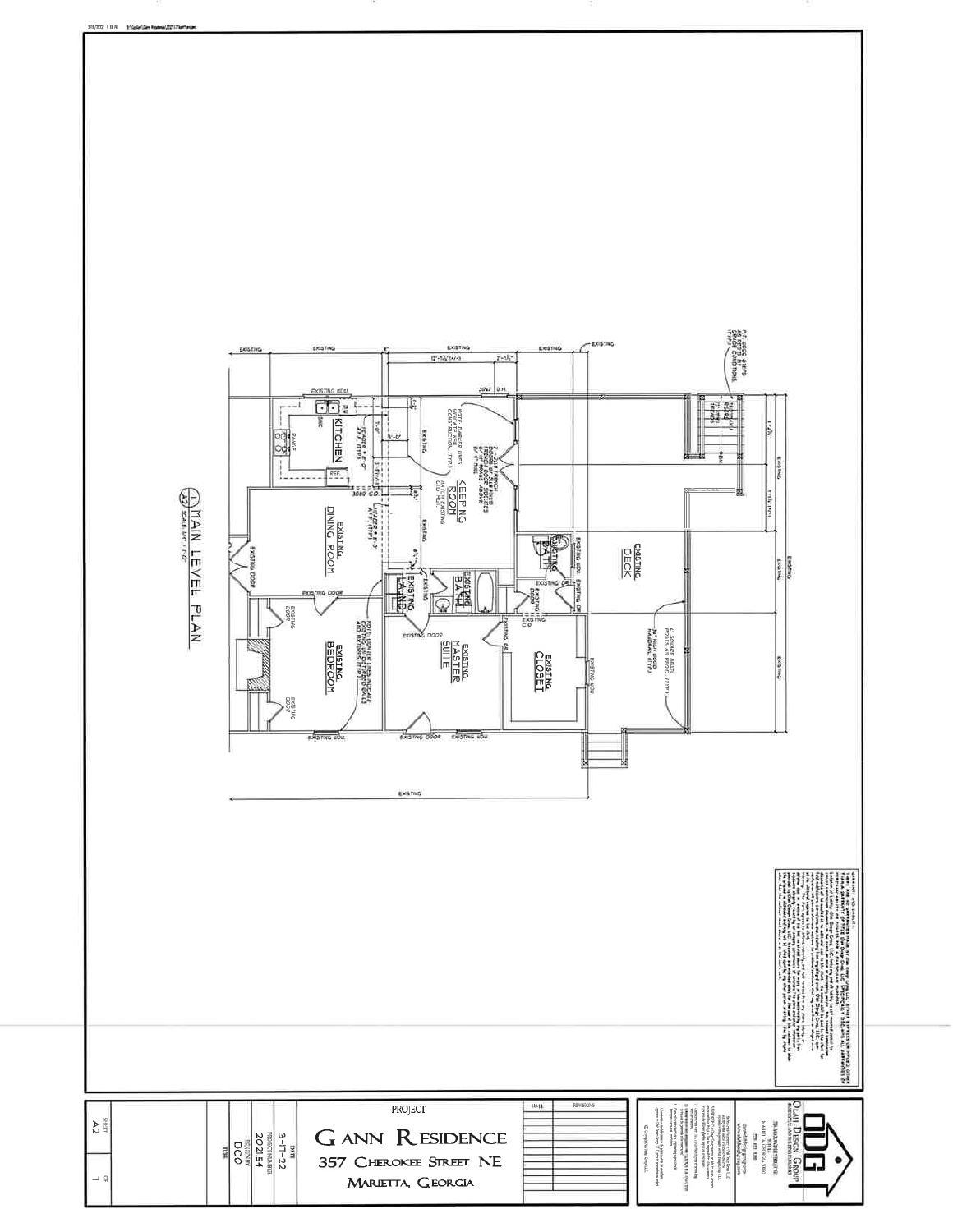| UNITE 1379 1/2000 De Romo/2010 Refrance<br>€<br>ROOF PLAN<br>ROOF PLAN<br>HOTE MATCH ALL EXISTING ROOF OVERWHESE       | <b>QUEACE OF MAIN LEVEL</b><br>STUD BELOO, ITEP !<br><br>講義<br><b>Second</b><br><b>ROCK</b><br>LINE OF EXISTING<br><b>Birth</b><br>- NOTE LOWTER LINES INDICATE<br>- EXISTING ON-COSTRUBED STRICTURE, CEVES<br><b>EXISTED RIDGE</b><br><b>Life</b><br>$\frac{u \cos \theta}{2 + 2}$<br>131.00<br><b>Service</b><br>- Standen, Start Hills<br>- ROD CV Starts<br>- SOD CV Starts<br><b>Robert Ball</b><br>existing each                                                                                                                                                                                                                 |                                                                                                                                                                                                 |
|------------------------------------------------------------------------------------------------------------------------|----------------------------------------------------------------------------------------------------------------------------------------------------------------------------------------------------------------------------------------------------------------------------------------------------------------------------------------------------------------------------------------------------------------------------------------------------------------------------------------------------------------------------------------------------------------------------------------------------------------------------------------|-------------------------------------------------------------------------------------------------------------------------------------------------------------------------------------------------|
|                                                                                                                        |                                                                                                                                                                                                                                                                                                                                                                                                                                                                                                                                                                                                                                        | NAME OF SAFE<br>龍                                                                                                                                                                               |
| $\begin{array}{c}\n\stackrel{\text{HEE}}{\triangle} \\ \stackrel{\text{HEE}}{\triangle} \\ \end{array}$<br>$ \sqrt{2}$ | DAIL<br>REVISIONS<br>$\overline{\text{PROJECT}}$<br>warehouse is a market of the proving as a strong of the state of the strong state of the strong state of the strong state of the strong state of the strong state of the strong state of the strong state of the strong state<br>$\mathbb{S}^{L^2 \times L^2}$<br>ia di mandata di Tanang ogo.<br>Tanàna dia mandata di Tanang di Tanang di Tan<br><b>TATATA IN STRAIGHT</b><br><b>GANN RESIDENCE</b><br>$\begin{array}{r} 2s-\frac{1}{11}-22 \\ 2021.54 \\ 2021.54 \\ \frac{DRMWIR}{DCOO} \\ \hline \end{array}$<br>ith<br>357 CHEROKEE STREET NE<br>cop LLC<br>MARIETTA, GEORGIA | īΟ<br><b>SIA ALANDER STEEF SE</b><br>SMARRI IA GEORGIA XORO<br>MARRI IA GEORGIA XORO<br>$\overline{m}$ .<br>: $\frac{\pi}{2}$ . $\overline{m}$<br>ماسیت که به به<br>مورد افزاده<br><b>GROUP</b> |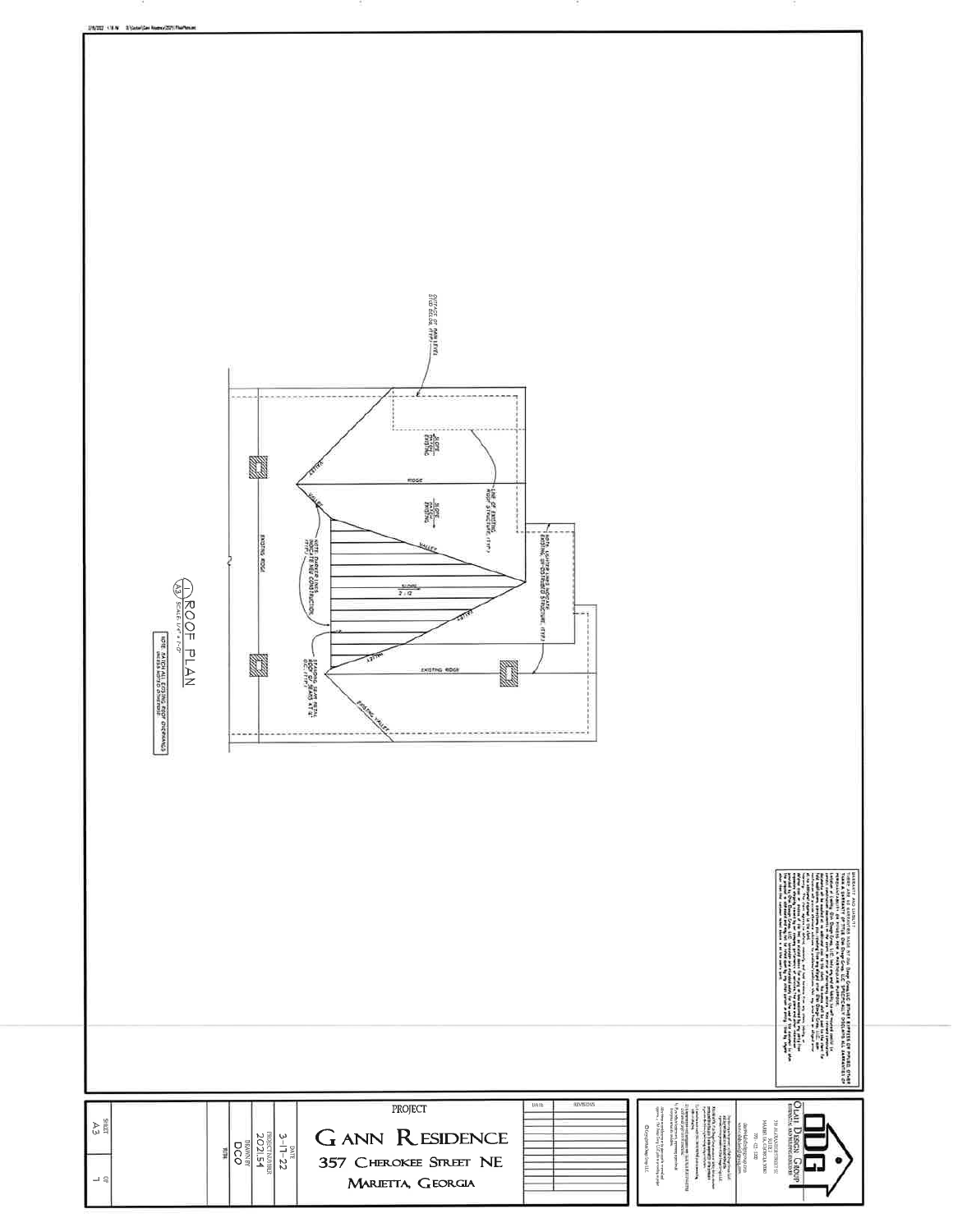![](_page_14_Picture_0.jpeg)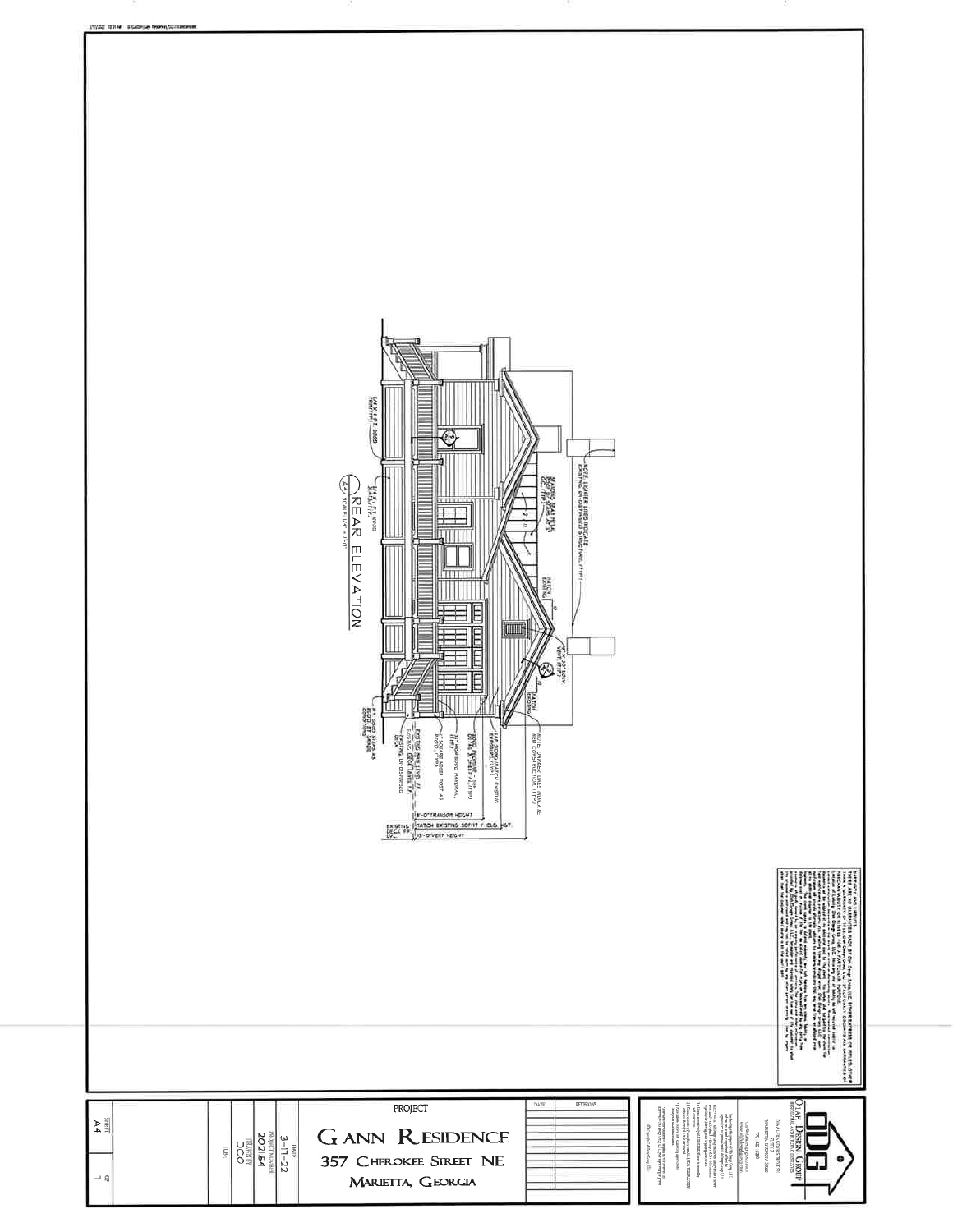![](_page_15_Figure_0.jpeg)